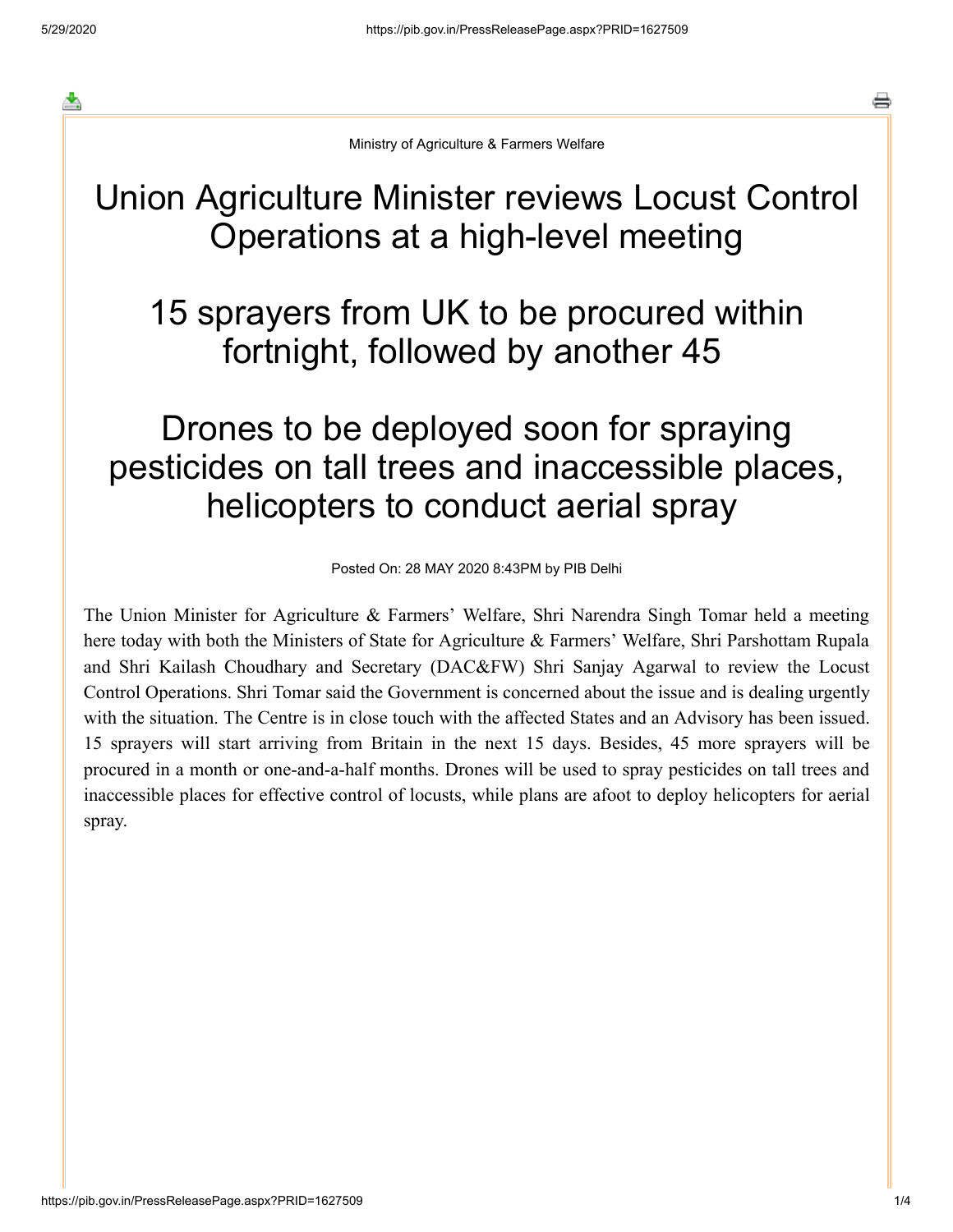

Shri Tomar said 11 Regional Control Rooms have been established and special contingents have been deployed along with additional manpower to check the spread of locusts. He assured the affected States will be allocated additional resources and financial aid if required.

The Secretary informed the Ministers that currently 21 micronair and 26 Ulvamast (47 spray equipment) in Locust Control Offices (LCOs) are being used for locust control and 200 officials are deployed. Beyond scheduled desert areas, temporary control camps have also been set up at Jaipur, Chittorgarh, Dausa in Rajasthan; Sheopur, Neemuch, Ujjain in Madhya Pradesh and Jhansi in Uttar Pradesh for locust control. Locust has been controlled in an area of about 50,468 hectares in 334 locations in Rajasthan, Punjab, Gujarat and Madhya Pradesh.

Ministry of Civil Aviation has approved "Conditional exemption to Government entity (DPPQS) for use of Remotely Piloted Aircraft System for anti-locust operations" on 21<sup>st</sup> May, 2020 and in accordance with this order, two firms have been finalized through tender for use of the drones for spray of pesticides for Locust control. Meanwhile, supply order for procurement of additional 55 vehicles has been placed to strengthen the control potential. Adequate stock of Pesticide is being maintained (53,000 litres Malathion) with Locust Control Organizations. Under Sub-mission on Agriculture Mechanization, assistance for 800 tractors mounted spray equipments has been sanctioned for Rajasthan costing Rs. 2.86 crores. Also, under RKVY sanction for hiring of vehicles, tractors and for purchase of pesticides has been issued for Rajasthan worth Rs. 14 crores. Under RKVY sanction for purchase of vehicles, spray